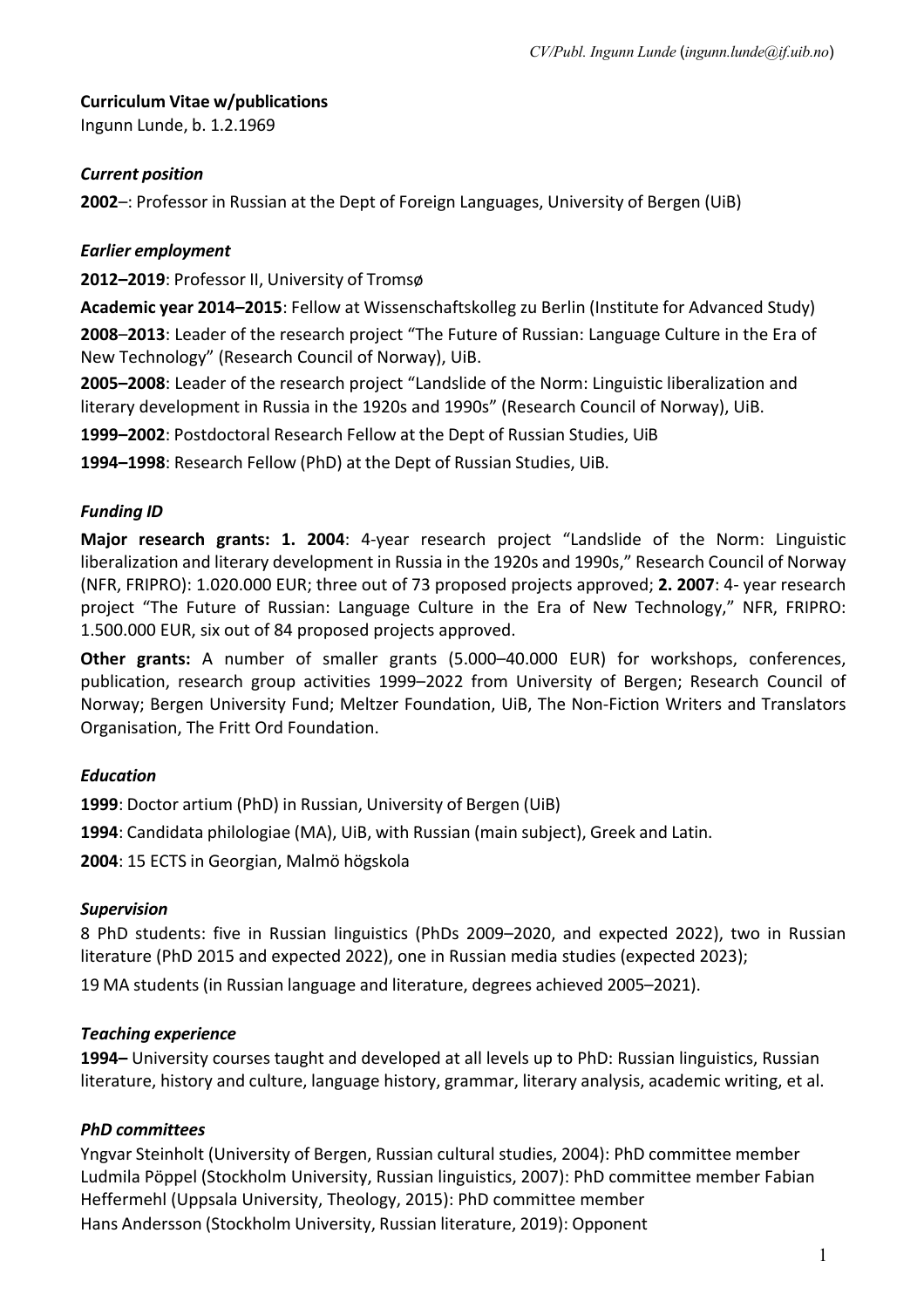Ekaterina Pankova (University of Giessen, Russian linguistics, 2020): Opponent/committee member (Zweitgutachter)

## *Periods of study and research abroad*

**January & April 2019**: research stay in Berlin; **January 2018**: Field work in Moscow; 15 **September 2014–15 July 2015:** Fellow at Wissenschaftskolleg zu Berlin (Institute for Advanced Study); **1 February– 15 June 2000:** Visiting Scholar at the Ukrainian Research Institute, Harvard University; **15 January 1999–15 May 1999:** Visiting Scholar at the Dept of Theology, Lund University and Dept of Slavonic Languages, Stockholm University; **1 July 1998–30 July 1998**: "Summer School in Modern Greek Language and Civilization," Aegean University, Rhodes, Greece; **6–22 October 1995**: NorFA (Nordic Academy for Advanced Study) research course in Byzantinology in Turkey (Istanbul, Cappadocia, Trapzunt); **1 July 1995–15 August 1995**: "Second International Summer School in Kartvelian Studies" Tbilisi State University, Georgia; **10 July 1993–15 August 1993**: Moscow, fieldwork for MA thesis; **10 May 1993–1 July 1993**: Institut für slavische Philologie, Bonn University, Germany; January 1993: Princeton University, USA; **15 July 1992–30 August 1992**: "Summer School in Russian Language and Literature," Moscow State University; **1 September 1990–30 January 1991**: Moscow: Russian language and literature courses; **1 July 1990–15 August 1990**: "First International Summer School in Kartvelian Studies," Tbilisi State University, Georgia.

### *Fellowships and awards*

**2020**: Ugleprisen (excellence in teaching award), University of Bergen.

**2019**: Excellence in teaching award (FUND-status), Humanities Faculty, University of Bergen. **2017**: Spurveugleprisen (excellence in teaching award), Humanities Faculty, University of Bergen. **2014/15**: Fellowship at the Wissenschaftskolleg zu Berlin (Institute for Advanced Study)

**2014**: Elected member of The Norwegian Academy of Science and Letters

**2000**: "Meltzer Prize for Young Researchers 1999" (UiB): a prize awarded annually to two young PhDs at the University of Bergen for outstanding research contributions.

**1999**: NorFA (Nordic Research Council): 5 months visiting fellowship at Lund and Stockholm Universities

**1998**: "Summer School in Modern Greek Language and Civilization" (fellowship from the Greek Ministry of Culture)

**1995**: "Second International Summer School in Kartvelian Studies," Tbilisi State University, Georgia (fellowship from the "Centre of Kartvelian Studies")

**1992–94**: MA student fellowship, Research Council of Norway

**1992**: "Summer School in Russian language and literature," Moscow State University (MGU) (fellowship from the Russian Ministry of Culture)

**1990**: "First International Summer School in Kartvelian Studies," Tbilisi State University, Georgia (fellowship from the Georgian Ministry of Culture)

**1989**: 3rd prize in "Young Researchers 1989" (Research Council of Norway, age limit: 20) for a (Senior High School) thesis entitled *Russisk folkedikting*

# *Professional activities*

**2014–**: Board member of the Bergen Research/Trond Mohn Foundation's Board of Advisors. **2018**: External expert member, Evaluation of PhD programmes in foreign languages, University of Gothenburg.

**2014–2015**: External expert member for the Danish National Agency for Higher Education's Evaluation of programmes in Russian studies at the University of Copenhagen

**2013–**: Board member of the Executive Committee of the Nordic Association of Slavists **2013–**: Board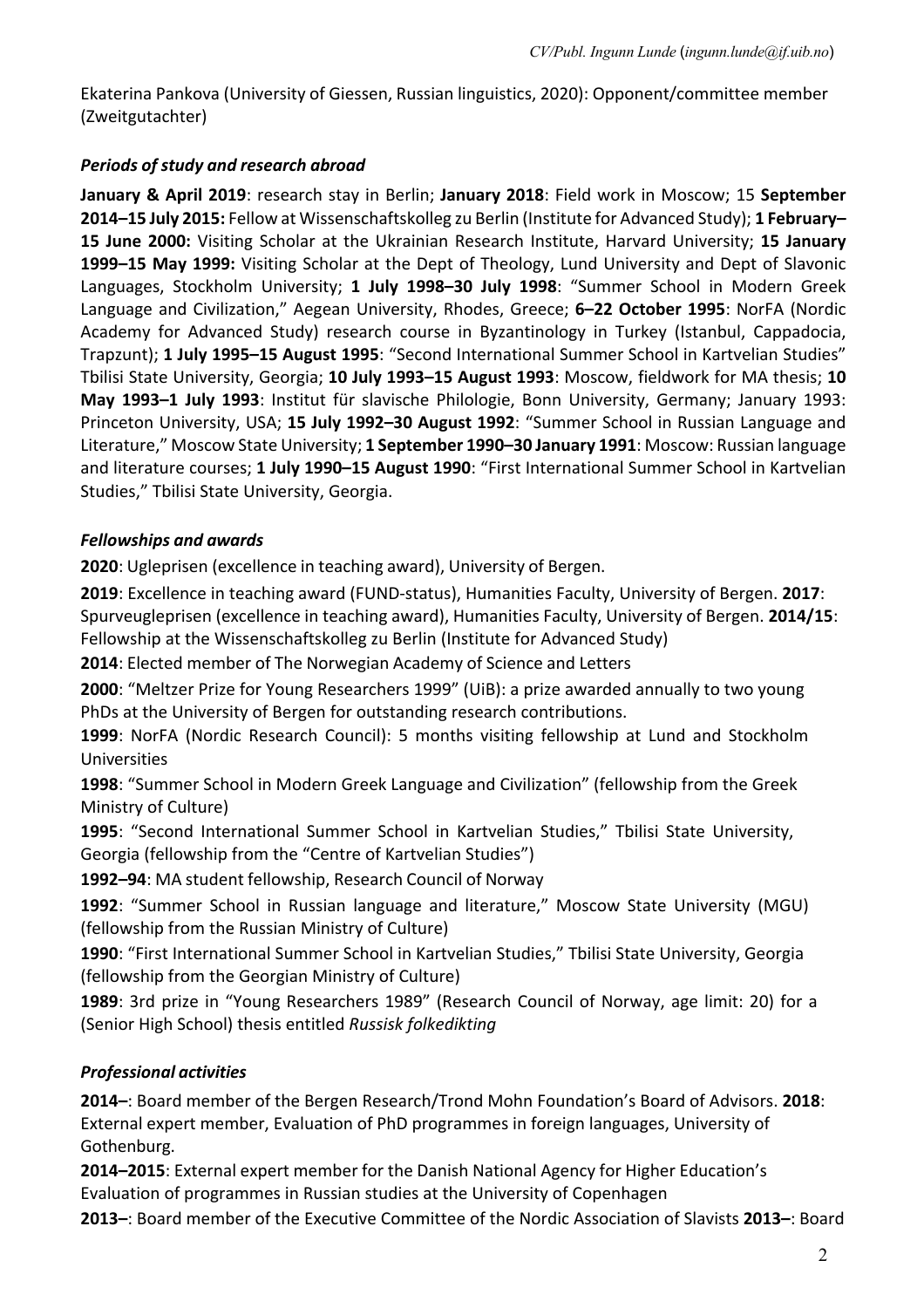member of the Executive Committee of the Norwegian Association of Slavists **2010–2013:** President of the Nordic Association of Slavists

**2010–2013:** President of the Norwegian Association of Slavists

**2012:** Chair of evaluation panel for the Swedish National Agency for Higher Education's Evaluation of programmes in Slavic studies in Sweden

**2004–2010**: Board member of the Executive Committee of the Norwegian Association of Slavists

**2005–2009**: Board member of the Bergen Research Foundation (Bergens Forskningsstiftelse)

**2003–2007**: Secretary and Treasurer of the Norwegian Committee of Byzantine Studies **2002–2003**: External expert member of the Swedish National Agency for Higher Education's Evaluation committee for programmes in Slavic studies in Sweden

Member of the selection board for academic positions: Professor of Russian Linguistics, University of Helsinki (**2017**), Professor of Russian Language and Culture, University of Tampere (**2019, 2020**), Academy research fellow at the Royal Swedish Academy of Letters, History and Antiquities (**2010**), Department Chair at UiB (**2007, 2018**); Professorship, Associate Professorships and postdocs at the University of Tromsø (**2006**, **2009**, **2011, 2013, 2018**), the University of Oslo (**2004**), and Finnmark University College (**2001**/**2**)

External examiner at the Universities of Oslo, Tromsø and at the Norwegian School of Economics and Business Administration

**1995–1996**: Secretary of the RCN's Evaluation Committee for Research in Lithuania

**2005–** Organizer and co-organizer of twelve international conferences (Bergen (7), Passau (2), Berlin, Edinburgh, St Petersburg)

#### *Memberships of editorial boards and peer-reviewing*

Managing Editor of *Scando-Slavica* (**2016–).**

Founder and Editor-in-Chief of the international, peer-reviewed series Slavica Bergensia (*http://www.uib.no/fremmedsprak/forskning/tidsskrift-og-serier/slavica-bergensia*), which has published thirteen volumes (**1999–2020**; open access from **2016**).

Co-editor (with Tore Nesset) of *Poljarnyj vestnik: Norwegian Journal of Slavic Studies* (**2013–**)*.*  Member of the advisory board in *Zeitschrift für Slawistik.*

Referee/peer-reviewer for: *Journal of Slavic Linguistics, The Russian Review, The Journal of Historical Pragmatics, Russian Literature, Zeitschrift für slavische Philologie*, *Zeitschrift für Slawistik*, *Welt der Slawen*, *The Soviet and Post-Soviet Review*, *Russian Language Journal, Scando-Slavica, Popular Music*, *Germano-Slavica*, *Canadian Slavonic Papers*; Swiss National Science Foundation, Swedish Research Council, Riksbankens Jubileumsfond (RJ), Norwegian Centre for International Cooperation in Education (SIU) and others.

### *Languages*

Norwegian, German (2nd mother tongue), Russian, English; working knowledge: French, Georgian, Slovene, Modern Greek; reading knowledge: Ancient and Byzantine Greek, Latin, Church Slavonic.

### *Conference/workshop papers and invited guest lectures***(\*)***/keynotes***(\*\*)**

Harvard University (1. Dept of Slavic Languages, 2. Davies Center of Russian Studies\*, 3. Harvard Ukrainian Research Institute 2000), San Antonio (2014), Boston (2018), Universität Hamburg (2015\*, 2017\*), Universität Giessen (2015), Wissenschaftskolleg zu Berlin (2014), Technische Universität Dresden (2012, 2019\*\*), Universität Passau (2008\*, 2011), Ludwig-Maximilians- Universität München (2008\*), Freie Universität, Berlin (2010, 2015\*), Universität Leipzig (2020), Universität Erfurt (2004), Moscow (Institute of Russian Language, Russian Academy of Sciences 2005, 2007), St Petersburg (DNUSP 2008, 2011, 2017), University of Petrozavodsk (1996), Oxford University (2001), Cambridge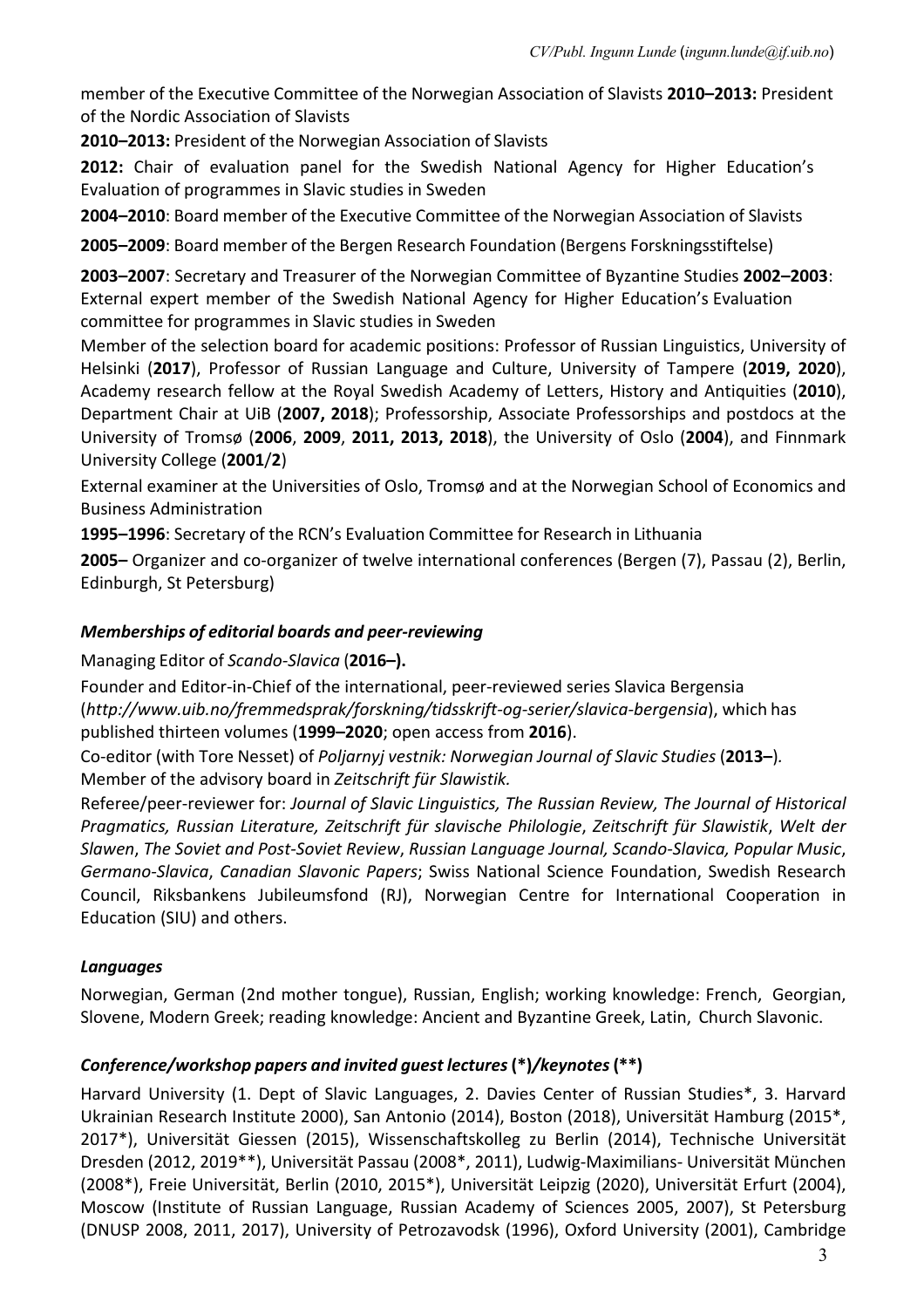University (2008), University of Edinburgh (2007), Stockholm University (1997, 1999, 2007\*, 2009\*, 2016), Lund University (1999\*\*, 2009\*), Uppsala University (1999, 2004, 2017), University of Copenhagen (1999, 2000, 2007\*\*), University of Aarhus (1998, 2012), University of Helsinki (1997), University of Tampere (2010\*\*); Norwegian Academy of Music (2019\*); University of Oslo (2003, 2008), University of Tromsø (1997, 2000, 2003, 2012–

19), University of Bergen (regularly 1994–2022).

# *Organization of international conferences and workshops*

**2005.** *Landslide of the Norm I: Launching conference* (University of Bergen, August) **2006.** *L2 Language Culture, Language Debates: The Response of Literature* (University of Bergen, September)

**2007.** *Totalitære og postttotalitære diskurser: litteraturen og historien* (University of Bergen, January, Scandinavian conference)

**2007.** *L3 The Creative Landslide of the Norm* (University of Edinburgh, June) **2008.** *L4 The Sociology of Language and Literature* (University of Passau, January) **2008**. *L5 Norm Negotiations* (University of Bergen, September)

**2009**. *F1 The Future of Russian* (University of Bergen, June)

**2010**. *F2 Linguistic and Literary Play* (Freie Universität Berlin, January)

**2011**. *F3 RuNet in a Global Context* (University of Passau, February)

**2011**. *Virtual Russia: Digital Space and Post-Soviet Political Culture* (Norwegian University Centre, St Petersburg, October)

**2012**. *F4 The Future of Russian* (final conference), University of Bergen, June.

**2013**. *19th Congress of Nordic Slavists*, University of Bergen, August

**2016**. *Remaining Relevant: Modern Language Studies Today* (University of Bergen, May)

**2019**. *Cultural Policies and Cultural Practices* (University of Bergen, April)

**2020**. *The Cultural is Political: Intersections of Russian Art and State Politics* (University of Bergen, June)

# *Selected public talks*

Deichman Library, Oslo (2022); Bergen International Literary Festival (2019, 2020); House of Literature, Bergen (Forstå Russland, 2017; Revolusjonsjubileum 2017; Murens fall 2019; Dostojevskijjubileum 2021; Strømninger i litteraturen 2022); House of Literature, Oslo (Russlandsuka 2010, 2011, 2012; fotball-VM 2018); Collegium medievale, UiO (2022); Gyldendal, Oslo (2016); Bergen Public Library (2016); Den Nationale Scene (2021); Bergen University Museum (2021); Bryggen Museum (2017); Blå, Oslo (2020); Mariakapellet, Tønsberg (Zazjigalka: forening for russisk kultur, 2018); Student Centre, UiB (2009, 2012); Kvarteret, UiB (2011); Café Christie, UiB (2016); Håkonshallen (Festspillene i Bergen, 2012); Festningen (Bergen nasjonale opera 2009); The Norwegian Humanist Association (2018); Bjørgvin kirkeakademi (2016); Christian Michelsens institutt (2014); Rafto Foundation (2014); Korskirken (2010).

**\*\*\*\*** 

### **Publications**

### **1. Monographs**

2019. *Fragmenter av fortid: Historiens rolle i russisk samtidslitteratur*, Oslo: Dreyers forlag, 208 pp. 2018. *Language on Display: Writers, Fiction and Linguistic Culture in Post-Soviet Russia*, Edinburgh: Edinburgh University Press, 232 pp. (pbk 2019)

2001. *Verbal Celebrations: Kirill of Turov's Homiletic Rhetoric and its Byzantine Sources* (Slavistische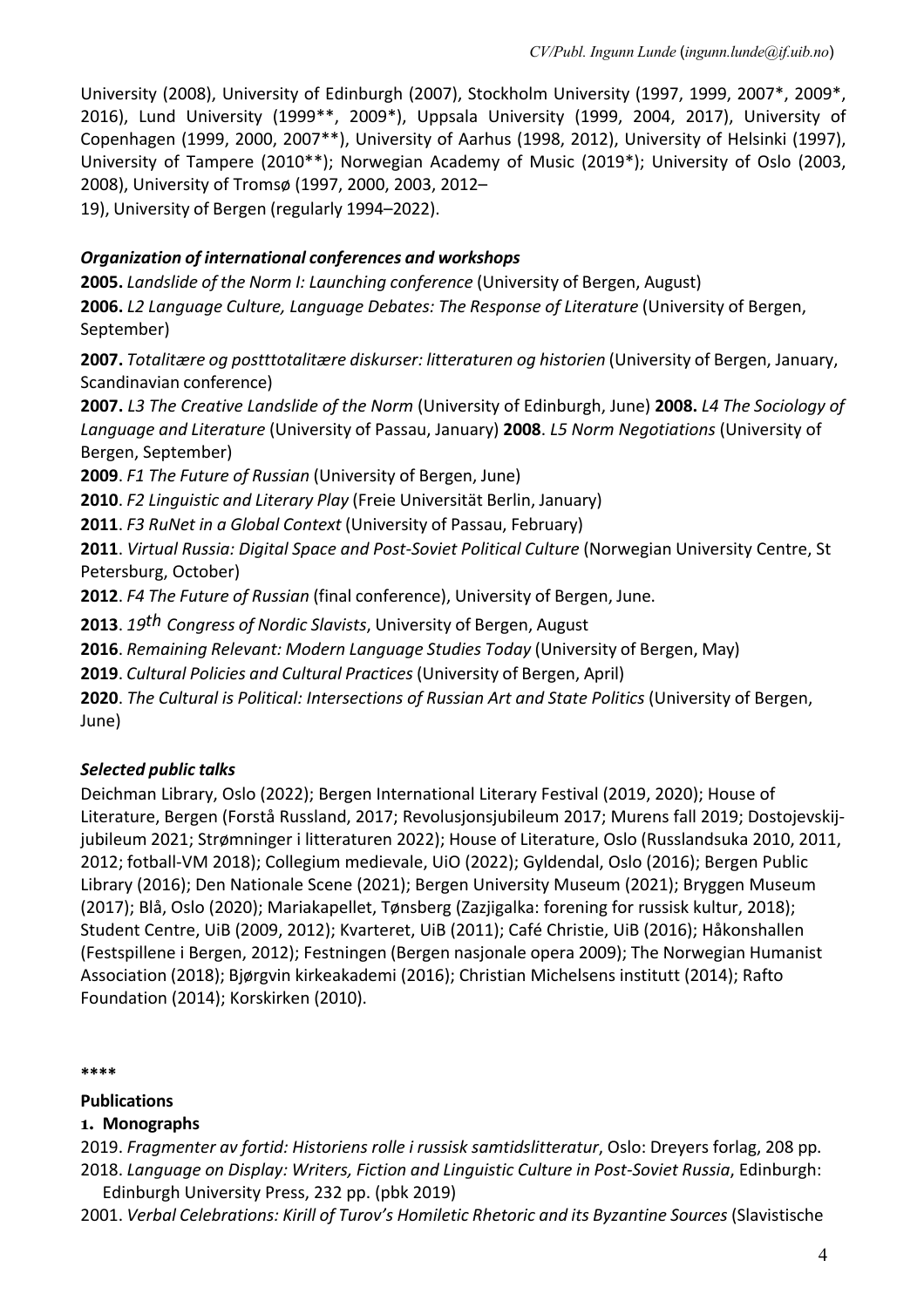Veröffentlichungen 86), 300 pp, Wiesbaden (Harrassowitz).

#### **2. Edited books**

- 2020. (with Irina Anisimova): *The Cultural is Political: Intersections of Russian Art and State Politics*  (Slavica Bergensia 13), 202 pp.
- 2017. (with Margrete Dyvik Cardona and Randi Koppen): *Remaining Relevant: Modern Language Studies Today* (BeLLs, vol 7), Bergen, 244 pp.
- 2014. (with Michael Gorham and Martin Paulsen): *Digital Russia: The Language, Culture and Politics of New Media Communication*, Routledge, London, 292 pp.
- 2009. (with Martin Paulsen) *From Poets to Padonki: Linguistic Authority and Norm Negotiation in Modern Russian Culture* (Slavica Bergensia 9), 348 pp.

2008 (with Susanna Witt) *Terminal Øst: Totalitære og posttotalitære diskurser*, Oslo: Spartacus. 2007. *jostein 70: post-festum-skrift,* Bergen.

- 2006. (with Tine Roesen) *Landslide of the Norm: Language Culture in Post-Soviet Russia*, (Slavica Bergensia 6), Bergen, 302 pp.
- 2000. *Kirill of Turov: Bishop, Preacher, Hymnographer,* (*Slavica Bergensia* 2), Bergen, 230 pp.
- 2000. (with Peter Alberg Jensen) *Severnyi sbornik: Proceedings of the NorFA Network in Russian Literature 1995–2000* (Stockholm Studiesin Russian Literature 34), Stockholm, 320 pp.
- 1999. *Dialogue and Rhetoric: Communication Strategies in Russian Text and Theory* (Slavica Bergensia 1), Bergen, 154 pp.
- 1997. (with Jostein Børtnes): *Cultural Discontinuity and Reconstruction: The Byzanto-Slav Heritage and the Creation of Russian National Literature in the Nineteenth Century*, Oslo: Solum, 249 pp.
- 1997. (with Knut Andreas Grimstad) *Celebrating Creativity: essays in honour of Jostein Børtnes,* Bergen, xx+350 pp.
- 1995. *The Holy Fool in Byzantium and Russia: Papers Presented at a Symposium Arranged by the Norwegian Committee of Byzantine Studies, 28 August at the University of Bergen*, (= Dept. of Russian Studies: Skrifter, 8), 46 pp, Bergen.

#### **3. Guest-edited special issue**

2018. (with Kåre Johan Mjør). "The Russian Revolution 100 Years On." Special issue of *Scando-Slavica* 64 (1).

#### **4. Articles**

- 2022: "The Presence of the Past in Contemporary Russian Prose Fiction: A Comparative Reading of Guzel' Iakhina and Sergei Lebedev," *Zeitschrift für Slawistik* 67 (2), 171–96.
- 2022. "Russland er et kvinnelik i snøen," *Minerva* 98 (2), 83–87.
- 2022 "Fortida då og no: russisk samtidslitteratur fortel om historia," *Syn og Segn*, 18–25*.*
- 2021: "Ortografi og ideologi: Da bolsjevikene kuppet rettskrivningsreformen i 1918," *ARR:*
- *idehistorisk tidsskrift*, spesialnummer om Utdanning, vol. 3–4, pp. 17–29.
- 2020: "The Incarnation of the Past: Sergei Lebedev's Poetics of Memory," *The Cultural is Political: Intersections of Russian Art and State Politics* (Slavica Bergensia 13), edited by Irina Anisimova and Ingunn Lunde, Bergen, 177–99.
- 2020: (with Irina Anisimova) "Introduction" *The Cultural is Political: Intersections of Russian Art and State Politics* (Slavica Bergensia 13), edited by Irina Anisimova and Ingunn Lunde, Bergen, 5–13.
- 2020: "«Sannheten om krigen»: Andre verdenskrig i russisk litteratur," *Vinduet* 3, 135–43. 2019: "Contested Utopias: Language Ideologies in Valery Votrin's *Logoped*," *The Post-Soviet*
- *Politics of Utopia: Language, Fiction and Fantasy in Modern Russia*, edited by Mikhail Suslov and Per-Arne Bodin, London: I.B. Tauris, 219–34.
- 2019: "Geschichte, Politik und Kunst: literarische Verarbeitungen der russischen Geschichte am Beispiel von Michail Gigolašvilis Roman *Tajnyj god* (2012)," *Osteuropa: Zeitschrift für*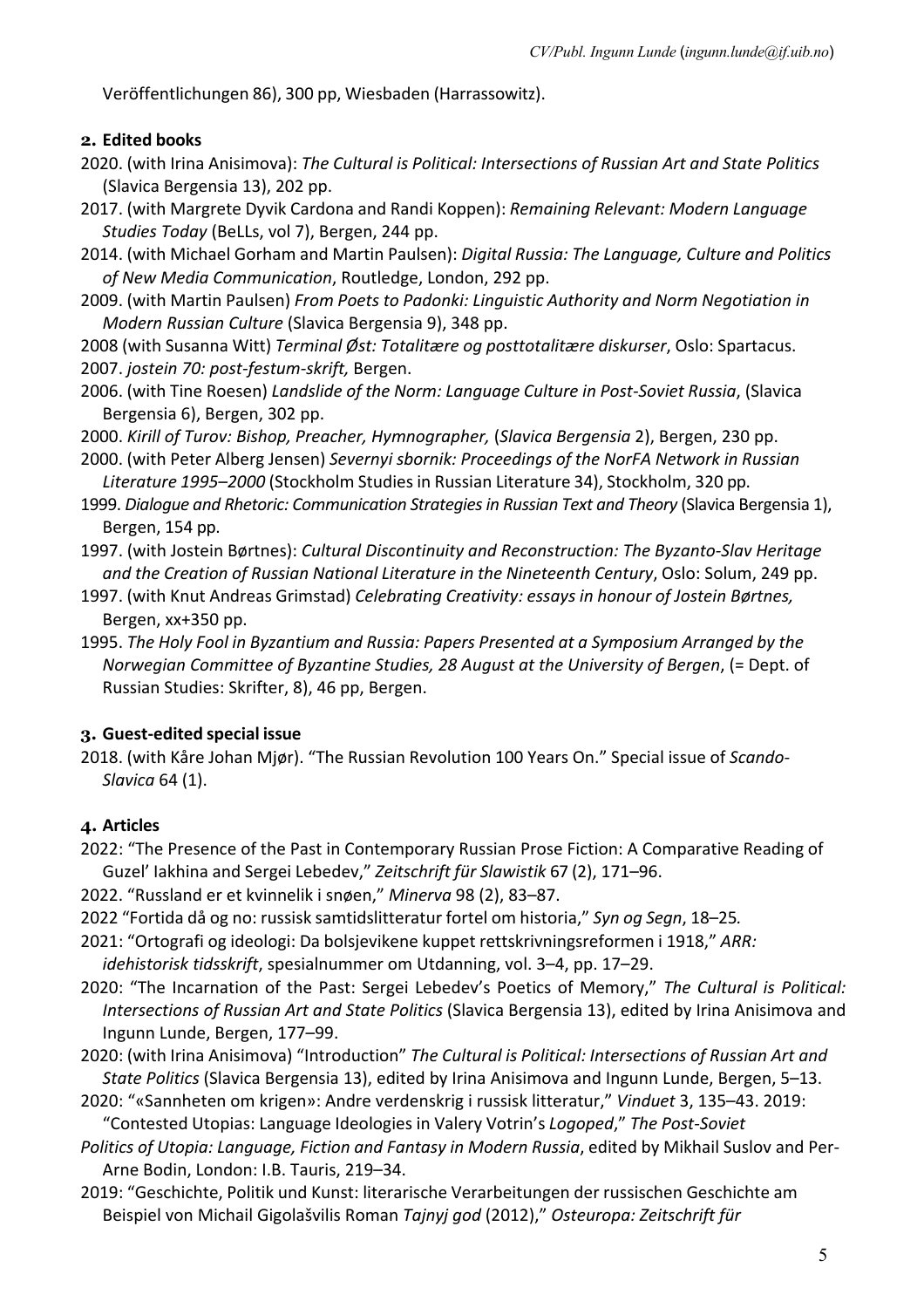*Gegenwartsfragen des Ostens* 1/2019, 163–76.

- 2018: "Russisk humor en reise gjennom den sovjetiske anekdotekulturen," *ARR: idehistorisk tidsskrift*, spesialnummer om Humor, 113–21.
- 2018. (with Kåre Johan Mjør). "Special Issue: The Russian Revolution 100 Years On," *Scando- Slavica*  64 (1), 2–6.
- 2017. "'Abanamat': Reactions from the Cultural Field to the 2014 Russian Anti-Obscenity Law," *Zeitschrift für slavische Philologie* 73 (1), 1–29.
- 2017. "Culture as Politics: A Note on Language Legislation in Putin's Russia," *Remaining Relevant: Modern Language Studies Today*, edited by R. Koppen, M. Dyvik Cardona and Ingunn Lunde, (Bergen Language and Linguistics Studies, vol 7) 135–49.
- 2017. "Den evige fortiden: historiens rolle i russisk samtidslitteratur," *ARR: idehistorisk tidsskrift*, spesialnummer om Russland, 55–62.
- 2016. "Ideologiia iazyka v zerkale khudozhestvennogo teksta: Zametki o romane *Logoped* Valeriia Votrina, in *Festschrift* for Liudmila Zubova, eds S.V. Drugoveiko-Dolzhanskaia et al., St Petersburg: St Petersburg University Press, 214–22.
- 2016. "Hashtag Poetics: Political Humour on Russian Twitter," *Zeitschrift für Slawistik* 61 (1),102– 118.

2016. "A Revolution for Russia's Words": Rhetoric and Style in Mikhail Shishkin's Political Essays." *Zeitschrift für Slawistik* 61 (2), 249–61.

- 2016. "Slovo napokaz: iazykovaia praktika i ee refleksiia v Internete," *Nastroika iazyka: upravlenie kommunikatsiiami na postsovetskom prostranstve*, eds. Vera Zvereva and Ekatarina Lapina-Kratasyuk, Moscow: NLO, 222–39.
- 2016. "Life before and after Wiko," *Jahrbuch 2014/2015*, Berlin: Wissenschaftskolleg zu Berlin. 2015. "Russisk språkkultur fra perestrojka til Putin," *Det norske vitenskapsakademiets årbok 2014*, Oslo, pp. 311–25.
- 2014. "Language on Display: On the Performative Character of Computer-Mediated Metalanguage," *Digital Russia: The Language, Culture and Politics of New Media Communication,* eds. M.S. Gorham, I. Lunde & M. Paulsen, London: Routledge, 141–155.
- 2014. (with Michael S. Gorham and Martin Paulsen) "Digital Russia: Introduction," *Digital Russia: The Language, Culture and Politics of New Media Communication,* eds. M.S. Gorham, I. Lunde & M. Paulsen, London: Routledge, 1–8.
- 2013. "A Stroll through the Keywords of My Memory": Digitally Mediated Commemorations of the Soviet Linguistic Heritage, in *Memory, Conflict and New Media: Web Wars in Post-Socialist States,*  eds Ellen Rutten, Vera Zvereva & Julie Fedor, London: Routledge, pp. 101–111.
- 2013. "Simultaneity of the Non-Simultaneous: On the Diachronic Dimensions of Language in Sorokin," *Vladimir Sorokin's Languages: Mediality, Interculturality, Translation* (Slavica Bergensia 11), eds. T. Roesen *&* D. Uffelmann, Bergen, pp. 299–315.
- 2011. "Slavic Hagiography," in: *The Ashgate Research Companion to Byzantine Hagiography*, vol. 1, ed. Stephanos Efthymiadis, Ashgate, 369–384. (e-book 2016: doi: 10.4324/9781315612799).
- 2011. "Language Ideologies in Flux: Evgenij Popov's Response to Late and Post-Soviet Language Culture," *Scando-Slavica* 57 (1), 7–24.
- 2010. "Klim Smoliatich, Serapion of Vladimir, Kirill of Turov, Slavic Sermons and Homiletics," *Oxford Dictionary of the Middle Ages*, ed. R. Bjork, Oxford: Oxford University Press.
- 2009. "Footnotes of a Graphomaniac: The Language Question in Evgenii Popov's *True Story of the 'Green Musicians'*," *The Russian Review* 68 (1), 70–88.
- 2009. "When the Devil Quotes the Psalms: On the Function of Reported Speech in the *Tale of Boris and Gleb*," *Harvard Ukrainian Studies* 28, nos. 1–4 [2006], 225–235.
- 2009. "Performative Metalanguage: Negotiating Norms Through Verbal Action," *From Poets to*  Padonki: Linguistic Authority and Norm Negotiation in Modern Russian Culture (Slavica Bergensia 9), eds. I. Lunde & M. Paulsen, Bergen, 110–128.
- 2009. (with Martin Paulsen) "Introduction," *From Poets to Padonki: Linguistic Authority and Norm*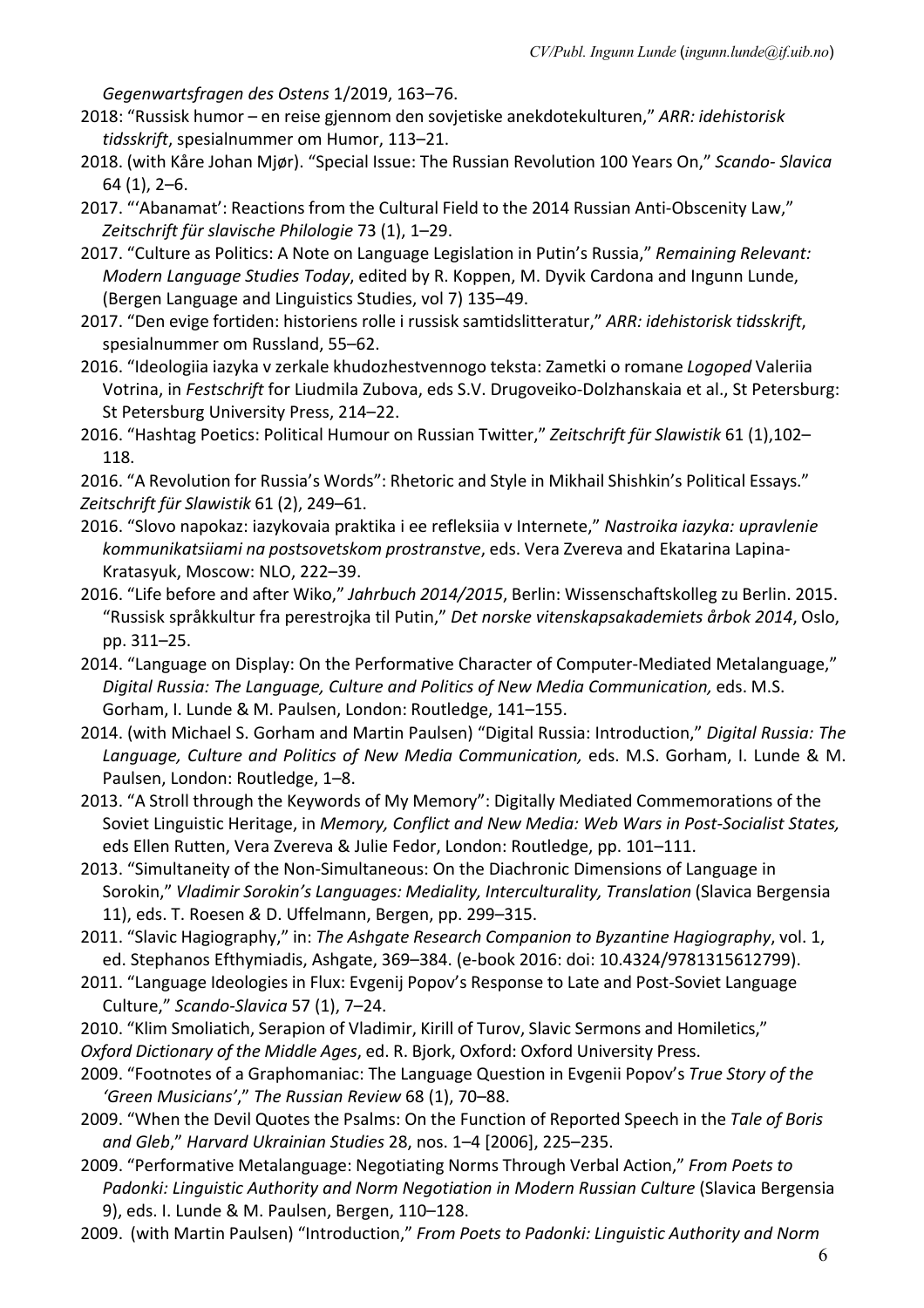*Negotiation in Modern Russian Culture* (Slavica Bergensia 9), eds. I. Lunde & M. Paulsen, Bergen, pp. 7–17.

2008. "*Pisateli o iazyke:* Contemporary Russian Writers on the Language Question*," Russian Language Journal* 58, 3–18*.*

2008*.* "Språklig (selv)refleksjon: språksituasjonen i Russland etter perestrojka,» in: *Rusland efter Sovjet: nye rammer, nye skel, (=Den jyske historiker* 117-118*),* pp. 168-184.

- 2008. «LIS (Lingua imperii sovietici): filologiens håndtering av den nære språklige fortid i Russland," *Terminal Øst: Totalitære og posttotalitære diskurser*, red. Ingunn Lunde & Susanna Witt, Oslo: Spartacus, pp. 169-83.
- 2007*.* "Enargeia und sakraler Diskurs: Zu den Formen der Redewiedergabe in Nestors Leben des Heiligen Feodosij*,*" *Religion und Rhetorik*, Holt Meyer & Dirk Uffelmann (Hsg), Stuttgart: Kohlhammer Verlag, 122–133.
- 2007. "Pereosmyslenie nedavnego iazykovogo proshlogo. (Analiz publikatsii poslednego desiatiletiia)," *Lingvistika i poetika v nachale tret'ego tysiacheletiia*, ed. N. Fateeva, Moscow, 48– 54.
- 2006. "Language Culture in Post-Soviet Russia: The Response of Literature," in *Landslide of the Norm: Language Culture in Post-Soviet Russia*, (Slavica Bergensia 6) eds. I. Lunde & T. Roesen, Bergen, pp. 64–79.
- 2006. (with Tine Roesen) "Introduction," *Landslide of the Norm: Language Culture in Post-Soviet Russia*, (Slavica Bergensia 6) eds. I. Lunde & T. Roesen, Bergen, pp. 7–17.
- 2006. "Kommentar til Jostein Børtnes' essay 'Bakhtin i kognitivt perspektiv'," *Dialogens tenker - Nordiske perspektiver på Bakhtin*, red. Helge Vidar Holm & Torgeir Skorgen, Oslo: Scandinavian Academic Press, pp. 179–92.
- 2006. «Literaturno-iazykovye strategii prozy rubezha XX-XXI vv. v kontekste sporov o sostoianii sovremennogo russkogo iazyka," *Khudozestvennyi tekst kak dinamicheskaia sistema: Materialy mezhdunarodnoi nauchnoi konferentsii, posviashchennoi 80-letiiu V.P. Grigor'eva 19-22 maia 2005 g.*, ed. N. Fateeva, Moscow, pp. 290-296.
- 2005. "Speech-Reporting Strategies in East Slavic Festal Sermons," *Speculum Sermonis: Interdisciplinary Reflections on the Medieval Sermon*, (= special issue of *Disputatio*), eds. G. Donavin, Cary Nederman, and Richard Utz, Turnhout: Brepols, 273–91.
- 2004. "Rhetorical Enargeia and Linguistic Pragmatics(On Speech-Reporting Strategiesin East Slavic Medieval Hagiography and Homiletics)," *Journal of Historical Pragmatics* 5 (1), 49–80.
- 2004. "Kak nel'zja pisat': Some Remarks on Zoshchenko's *Mudrost'*," in *Telling Forms: Essays in Honour of Peter Alberg Jensen*, Karin Grelz & Susanna Witt (eds) (Stockholm Studies in Russian Literature 37), Stockholm, pp. 242–251.
- 2003. "Zametki o vizualizacii v kontekste «iazykovosti» romana Dostoevskogo Podrostok," *Roman F. M. Dostoevskogo 'Podrostok': vozmozhnosti prochteniia*, ed. by V.Viktorovich, Kolomna, 113–21.
- 2002. "Text and Theory: Reflections on the History of Rhetoric in Pre-Petrine Russia*,*" in: *Ten Nordic Studies in the History of Rhetoric*, eds. Pernille Harsting & Stefan Ekman, Copenhagen, 11–26.
- 2001. "'Ia gorazdo umnee napisannogo': Apophatic Strategies and Verbal Experiments in Dostoevskii's *A Raw Youth*," *The Slavonic and East European Review* 79/2, 2001, 264–89.
- 2001. "Pura et inlustris brevitas: Remarks on Pushkin's 'Tsvetok'," in: *Translating Culture: Essays in Honour of Erik Egeberg on the Occasion of his 60th Birthday*, eds. G. Kjetsaa, L. Lönngren,
- G. Opeide, Oslo: Solum, pp. 180-187.
- 2001. "*Pseudo-chrysostomica slavica,*" *Cyrillic Manuscript Heritage* 9, p. 5 (Publication of the Hilandar Research Library and the Resource Center for Medieval Slavic Studies, The Ohio State University, Columbus, Ohio).
- 2000. "Rhetoric of Poetry and Poetry of Rhetoric: Pushkin's 'Imitation of the Italian' and 'Secular Power'," *Severnyi sbornik: Proceedings of the NorFA Network in Russian Literature 1995– 2000* (Stockholm Studies in Russian Literature 34), eds. P. A. Jensen and I. Lunde, Stockholm, 21–32.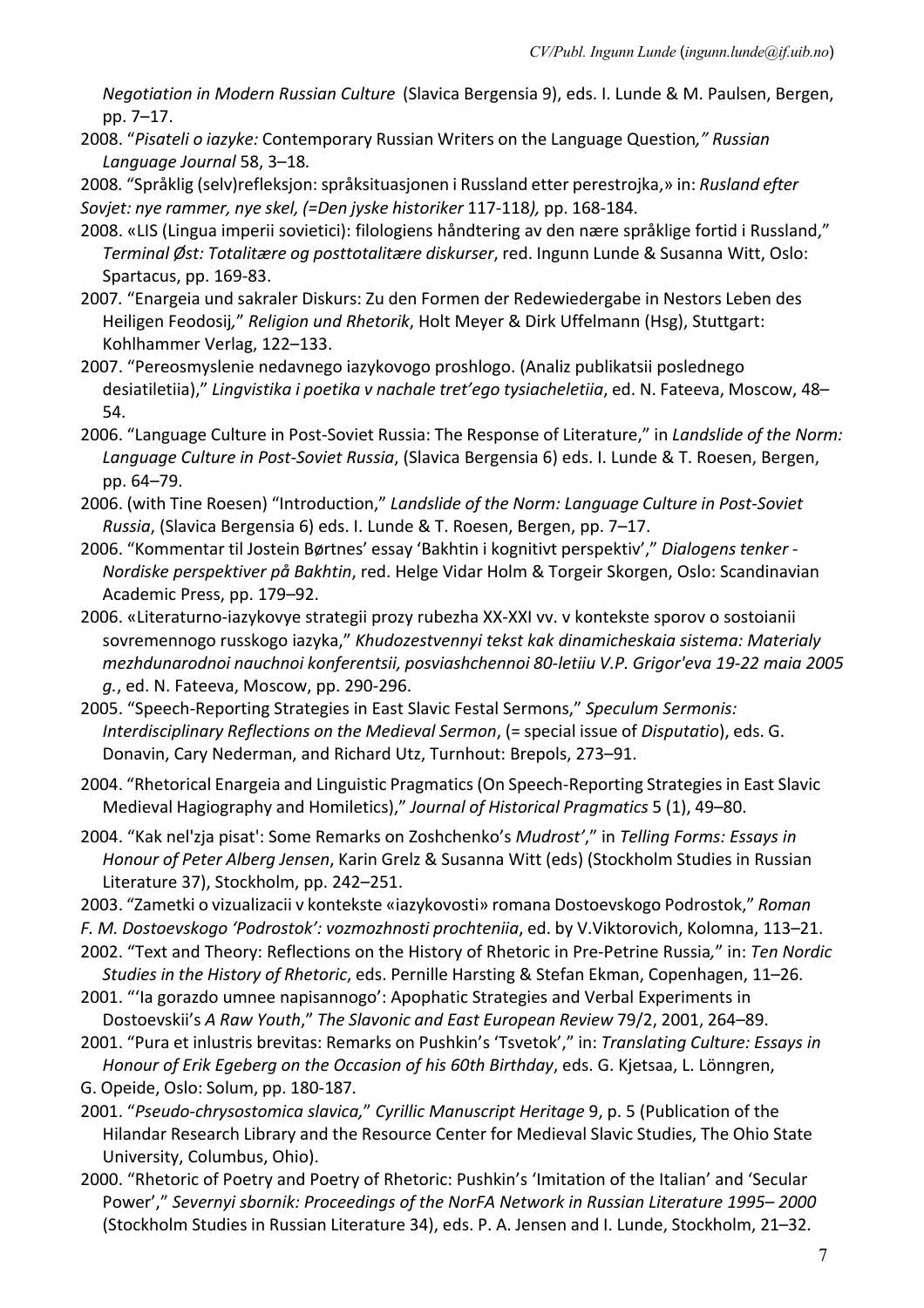- 2000. "Språkets språklighet: Apofatisk retorikk i Dostoevskijs roman *Ynglingen,*" *Rhetorica Scandinavica* 16, pp. 34–45.
- 2000. "A Rhetoric of Apophaticism*,*" in *Language and Negativity: Apophaticism in Theology and Literature*, ed. H. Fiskå Hägg, Oslo: Novus press, pp. 13–28.
- 1999. "Dialogue and the Rhetoric of Authority in Medieval Preaching*,*" *Dialogue and Rhetoric: Communication Strategies in Russian Text and Theory*, ed. I. Lunde, (Slavica Bergensia 1), Bergen, pp. 84–101.
- 1998. "Ot idei k idealu: ob odnom simvole v romane *Podrostok* Dostoevskogo*,*" *Evangelskii tekst v russkoi literature XVIII-XX vekov*, vyp. 2., ed. V. N. Zakharov. Petrozavodsk: Petrozavodsk State University, pp. 416–423.
- 1998. "Khvaliti i peti i proslavliati: Epideictic Rhetoric and Cyril of Turov's Metadiscursive Reflections*,*" *Scando-Slavica*, 44, 97–113.
- 1997. "Pushkin's 'Mirskaia vlast'': Secular Power and Rhetorical Force," *Cultural Discontinuity and Reconstruction: The Byzanto-Slav Heritage and the Creation of Russian National Literature in the Nineteenth Century*, eds. Jostein Børtnes & Ingunn Lunde, Oslo: Solum, pp. 107–120.
- 1997. (with Jostein Børtnes): "Paraphrasi audacius vertere: Aleksei K. Tolstoi's Rendering of John of Damascus' Nekrosima Idiomela*,*" *Cultural Discontinuity and Reconstruction: The Byzanto- Slav Heritage and the Creation of Russian National Literature in the Nineteenth Century*, eds. Jostein Børtnes & Ingunn Lunde, Oslo: Solum, pp. 121–142.
- 1997. "The Rhetoric of Paradox: Cyril of Turov's Sermon on the Taking of Christ's Body from the Cross*,*" *Celebrating Creativity: essays in honour of Jostein Børtnes*, eds. Knut Andreas Grimstad & Ingunn Lunde, Bergen, pp. 19-33.
- 1997. (with Knut Andreas Grimstad) "Foreword*,*" *Celebrating Creativity: essays in honour of Jostein Børtnes*, eds. Knut Andreas Grimstad & Ingunn Lunde, Bergen, pp. xi-xii.
- 1995. "Ritorika i problema zhanra v drevnerusskoj literature*,*" *Scando-Slavica*, 41, 131–143.

### **5. Reviews**

- 2021 Volgas kulturhistorie. [Review of] Geir Pollen: *Volga: En russisk reise* (Gyldendal 2021). *Klassekampens bokmagasin*, 9. oktober.
- 2019 [Review of] Hans Andersson: Något betydelsesfullt: Leonid Dobyčins möten bortom orden i den sovjetiska samtiden (Stockholm Slavic Papers 27), Stockholms Universitet 2019. ISBN 978- 91- 7797- 773-5/978-91-7797-774-2; 332 ss. *Slovo: Journal of Slavic Languages, Literatures and Cultures* 2019 60, 72–75.
- 2018 [Review of] Tore Nesset and Anastasia Makarova, *Ikke bare bare: en liten bok om å oversette til russisk,* Novus 2016. ISNB: 978–82–7099–867–8, 295 pp. *Norsk lingvistisk tidsskrift*
- 2015 [Review of] *Mastering Chaos: The Metafictional Worlds of Evgeny Popov*. By Jeremy Morris. Oxford and Bern: Peter Lang. 2013. 234 pp. £40. ISBN 978-3-03910-546-5. *The Modern Language Review* 110 (1), 310-12.
- 2008 [Review of Vladimir Sorokin: *Den' oprichnika* (2006)]: Putin sett fra fremtiden,
- *Morgenbladet* 9, pp. 40-41.
- 2006 [Review of] Mariia Engstrem [Maria Engström]: Kheruvimskie pesnopeniia v russkoi liturgicheskoi traditsii, (Stockholm studies in Russian literature 36) Stockholm 2004, *Slavic Review*  65 (2), pp. 405–406.
- 2003. [Review of] Christin Høgel: Symeon Metaphrastes: Rewriting and Canonization, Copenhagen, 2002, *Rhetorical Review* 1 (2), pp. 7-9.
- 1998. [Review of] Mary B. Cunningham & Pauline Allen, eds. 1998, Preacher and Audience: Studies in Early Christian and Byzantine Homiletics, Leiden: Brill, 370 pp*, Meddelanden från Collegium Patristicum Lundense* 13, pp. 43-44.

### **6. Translations**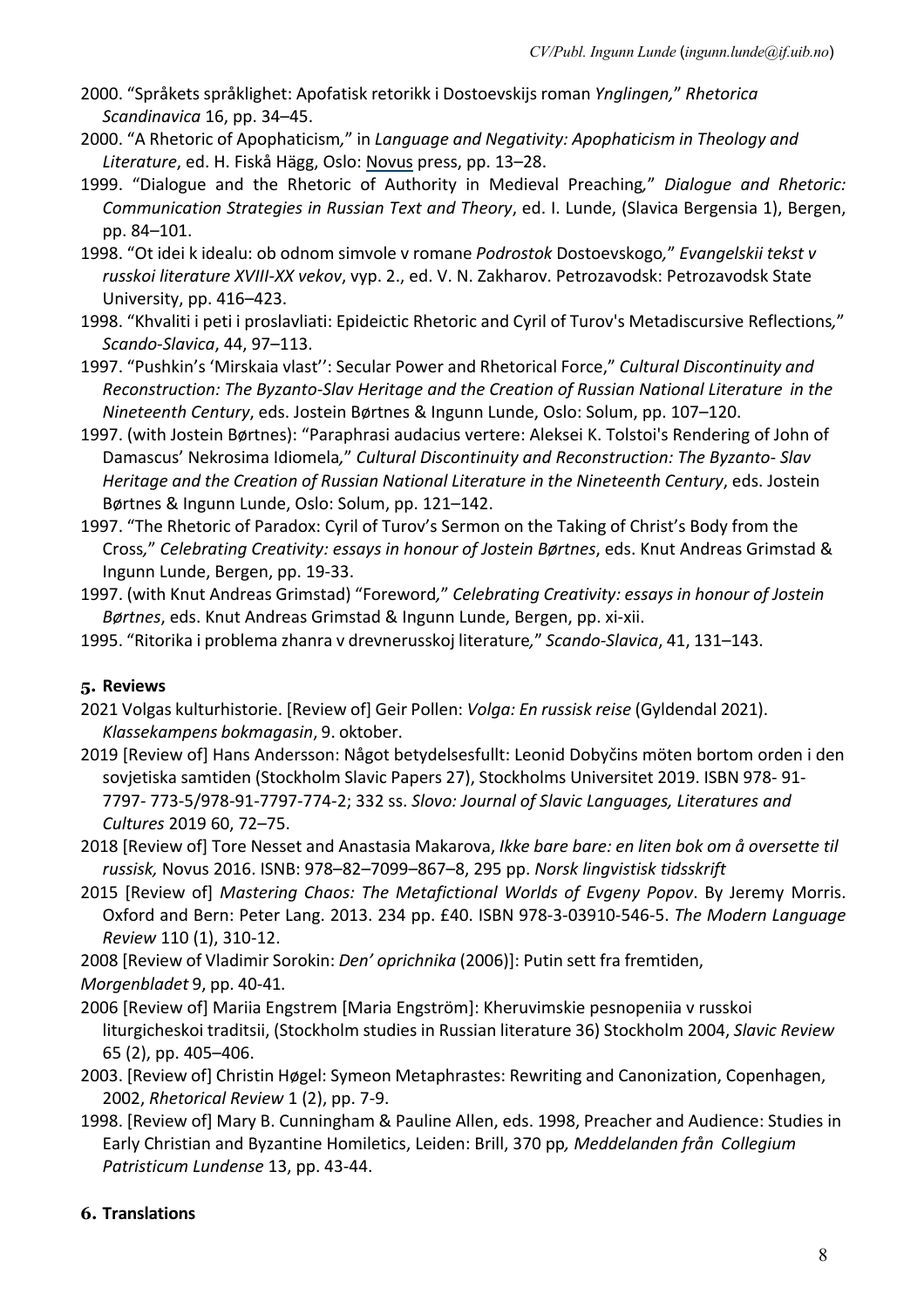- 2020. [Translation into Norwegian:] Maria Stepanova: «Gutten min», fra *Til minnet om minnet*  [Pamjati pamjati], *https://www.litfestbergen.no/littfestbergen-2020/essaygjendiktingar/my- boy/*.
- 2020. [Translation into English:] Maria Stepanova: My Boy, from *To the Memory of Memory* [Pamjati pamjati], *https://www.litfestbergen.no/en/litfest-2020/essays/my-boy/.*
- 2006. [Translation into Norwegian:] Aleksej Slapovskij: Talij, In: *Nordahl & eftf.* 1–2, temanr om russisk samtidslitteratur, red. Martin Paulsen, pp. 92–109.
- 2002. [Translation into Norwegian:] Kirill av Turov, Preken om nedtakelsen fra korset. In: *Østkirken: skrifter fra bysantinsk og ortodoks kristendom*. Oslo: De norske bokklubbene, pp. 245–62.
- 2002. [Translation into Norwegian:] Johannes fra Damaskus, av Aleksej K. Tolstoj. In:*Østkirken: skrifter fra bysantinsk og ortodoks kristendom*. Oslo: De norske bokklubbene, pp. 313–20.

# **7. Bibliography**

1997. *Jostein Børtnes: A Bibliography, Celebrating Creativity: essays in honour of Jostein Børtnes*, eds. Knut Andreas Grimstad & Ingunn Lunde, Bergen, pp. 337–344.

# **8. Popular dissemination, interviews etc**

- 2022. Åpen bok special: Serhij Zjadan, NRK P2, 29. april. *https://radio.nrk.no/serie/aapenbok/sesong/202204/MKAK06002522*
- 2022. Historie- og minnepolitikken bak Russlands invasjon i Ukraina, Bergen Global, frokostmøte, med Kari Aga Myklebost og Martin Paulsen, 21. april.
- 2022. Strømninger i litteraturen: Krig i Ukraina og russisk samtidslitteratur, Litteraturhuset i Bergen, 8. mars.
- 2022. Språksituasjonen i Ukraina, kronikk, Bergens Tidende, med Martin Paulsen, 26. mars. *https://www.bt.no/btmeninger/debatt/i/pWkr0W/spraaksituasjonen-i-ukraina-er-sentral-ikonflikten*.
- 2022. Norges humanitære rolle, debattinnlegg, Bergens Tidende, med Kari Aga Myklebost, 28. februar.
- 2022. Kampen om fortiden: statlig historiepolitikk mot sivilsamfunn i dagens Russland, Lærernes dag, 28. januar. https://vimeo.com/670627444
- 2022. Annus horribilis for det russiske sivilsamfunnet, kronikk, Nordnorsk debatt, med Kari Aga Myklebost og Geir Flikke, 1. januar, https://www.nordnorskdebatt.no/annus-horribilis-for-detrussiske-sivilsamfunnet/o/5-124-158276?fbclid=IwAR0ntuSJP0EMtqw9fL-4L-KYngdD5yFG42cHBBLVTi\_phkzdQ0Sxqs\_\_xuY
- 2022. Etterord. Guzel Jakhina: *Zulejkha åpner øynene*, overs. Marit Bjerkeng, Oslo: Cappelen- Damm, 476–80.
- 2021. *Russisk i verden*, Halden: Fremmedspråksenteret, *https://www.hiof.no/fss/sprakvalg/fokus-pasprak/fullstendig-publikasjonsliste/2021- 2/russisk\_i-verden\_2021\_web.pdf.*
- 2021. Dostojevskij på 60 minutter: en innføring med dypdykk, *Dostojevskij – 200 år*, Litteraturhuset i Bergen, 11. november (podkast: https://soundcloud.com/litthusbergen/dostojevskij-200-ar).
- 2021. (with Blom, Hans Petter; Årdal, Ole Kristian). Den russisk gudfaren [intervju]. NRK Kultur,
- 14. november. *https://www.nrk.no/kultur/xl/dostojevskij\_-den-russiske-gudfaren- 1.15726043*
- 2021. (with Selma Stormyren). Forbedret av straff [intervju]. *Klassekampen*, 11. november. 2021. (with Anne Seierstad). Ble blåst av banen da han leste Dostojevskij [intervju]. *Dagen* 16.
- november. 2021. (with Einar Lie Slangsvold). 200 år siden Fjodor Dostojevskij ble født. *NRK P2 Studio 2*. 11. november. *https://radio.nrk.no/serie/studio-2-p2/MKAK02022521*.
- 2021. Kampen om fortiden: historiepolitikk og minnekultur i dagens Russland, UiBs 75-års jubileum: Åpen dag på Universitetsmuseet, 30. oktober.
- 2021. Volgas kulturhistorie. Anmeldelse av Geir Pollen, Volga: En russisk reise, Gyldendal 2021. *Klassekampens Bokmagasin* 2021 s. 19-19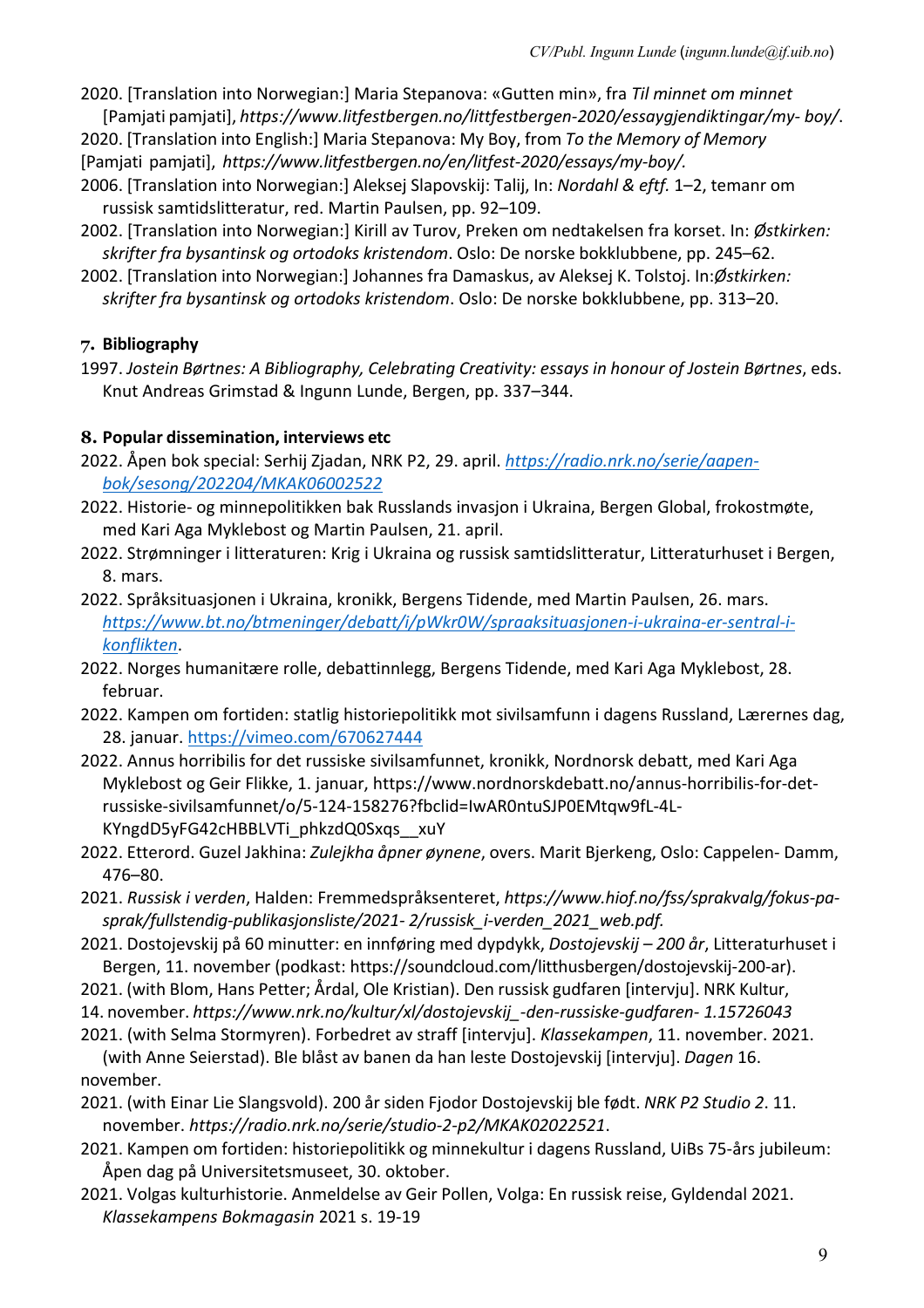- 2021 (with Ragnhild Gudbrandsen, Ellen Lamm, Silje Gripsrud). Kirsebærhavens hemmeligheter, Lørdagscafe, DNS, 4. september. (Podkast: *https://soundcloud.com/user-244075537- 47906906/lordagskafe-kirsebaerhaven*)
- 2021. Andrej Sakharov utviklet den sovjetiske hydrogen-bomben og ble menneskeretts-aktivist. Nå stanses jubileums-utstillingen i Russland. *Forskersonen.no*, 21. mai, *https://forskersonen.no/debattinnlegg-kjernefysikk-krig-og-fred/andrej-sakharov-utviklet- densovjetiske-hydrogenbomben-og-ble-menneskerettsaktivist-na-stanses- jubileumsutstillingen-irussland/1863340?*
- 2021. (with Erik Løveid). Nye perspektiver: russisk litteratur. *Tekstbehandlingsprogrammet*. Radio Nova, 21. april. *https://podcasts.apple.com/us/podcast/nye-perspektiver-russisklitteratur/id1038517232?i=1000518023487*
- 2021. (Bye, Kristina; Ingunn Lunde; Ivar Sørensen; Jon Arne Løkke; Marit Rønning Lund). Her er sensorenes beste tips til hjemmeeksamen, *Khrono* 18. april, *https://khrono.no/her-er- sensorenesbeste-tips-til-hjemmeeksamen/567548*.
- 2020. Petsjenegere, polovetsere, og korona: Putins taler til folket (podkast), Institutt for fremmedspråk, *https://fremmedspraak.podbean.com/e/petsjenegere-polovetsere-og-koronaputins-taler-til-folket/*.
- 2020. Kirsebærhagen, mennesket og tida, programtekst for Det norske teatret, *https://www.detnorsketeatret.no/forjupningsartiklar/kirsebaerhagen-mennesket-og-tida.* Også tilgjengelig som podcast: *https://soundcloud.com/detnorsketeatret/innsikt-ingunn- lunde-omkirsebaerhagen*.
- 2019. (Hilde Kvalvaag, Ingunn Lunde). Russiskprofessoren er klar for konsert, *På høyden,* 25. september, https://pahoyden.no/bergen-domkor-hobby-ingunn-lunde/russiskprofessoren-er- klarfor-konsert--hobbyar-er-mentalhygiene/406354.
- 2019 (Ingrid Endal, Ingunn Lunde). Ingunn Lunde får status som Fremragende underviser, UiB, det humanistiske fakultet, *https://www.uib.no/hf/131050/ingunn-lunde-får-status-somfremragende-underviser*.
- 2019. Alisa Ganijeva och den samtida ryska historieförståelsen, overs. av Mikael Nydahl, i: Alisa Ganijeva, *Var hör jag hemma?*, Ariel förlag, 17–24.
- 2019. Alisa Ganieva og russisk historieforståelse, *Bergen internasjonale litteraturfestival*, *https://www.littfestbergen.no/littfestbergen-2019/essaygjendiktingar/alisa-ganieva-og- russiskhistorieforstaaelse/.*
- 2017. Historien som slagmark, *Morgenbladet,* 17 November,
- *http://morgenbladet.no/ideer/2017/11/historien-som-slagmark*
- 2017. (Lunde, Ingunn; Endal, Ingrid). Får prisfor digitalisering av russiskfaget, *På Høyden, https://www.uib.no/hf/111871/får-pris-digitalisering-av-russiskfaget.*
- 2016. Om fortid og fremtid i postsovjetisk litteratur, *Vinduet* 1, 4–10.
- 2016. En uhistorisk språkhistorie i romanform: Evgenij Vodolazkins *Laurus*, *Vinduet* 1, 68–79. 2014. Kunst som protest: Politisk engasjerte kunstnarar og forfattarar i dagens Russland, *Syn og segn* 3, 38–46, *https://www.synogsegn.no/artiklar/2014/utgåve-4-14/ingunn-lunde/.*
- 2014. Putins putekrig, *Bergenstidende* 19 June *(http://www.bt.no/meninger/kronikk/Russernes-sensurav-kultur-3141356.html*).
- 2013. "Putin's Digital Russia [interview]," *Hubro* (*http://www.uib.no/en/news/81828/putin's- digitalrussia*).
- 2012. Modig, hellig dårskap, [om Pussy Riot, innlegg], *Aftenposten* 21 August.
- 2012. Georgisk sakral vokalmusikk, Festspillene i Bergen, programtekst for Rustavi ensembles konsert i Håkonshallen 25. mai 2012. *http://www.fib.no/no/Tettere-pa/2012-Georgisk- sakralvokalmusikk/* English translation: *http://www.fib.no/en/Learn-more/Georgian- Sacred-Vocal-Music/.*